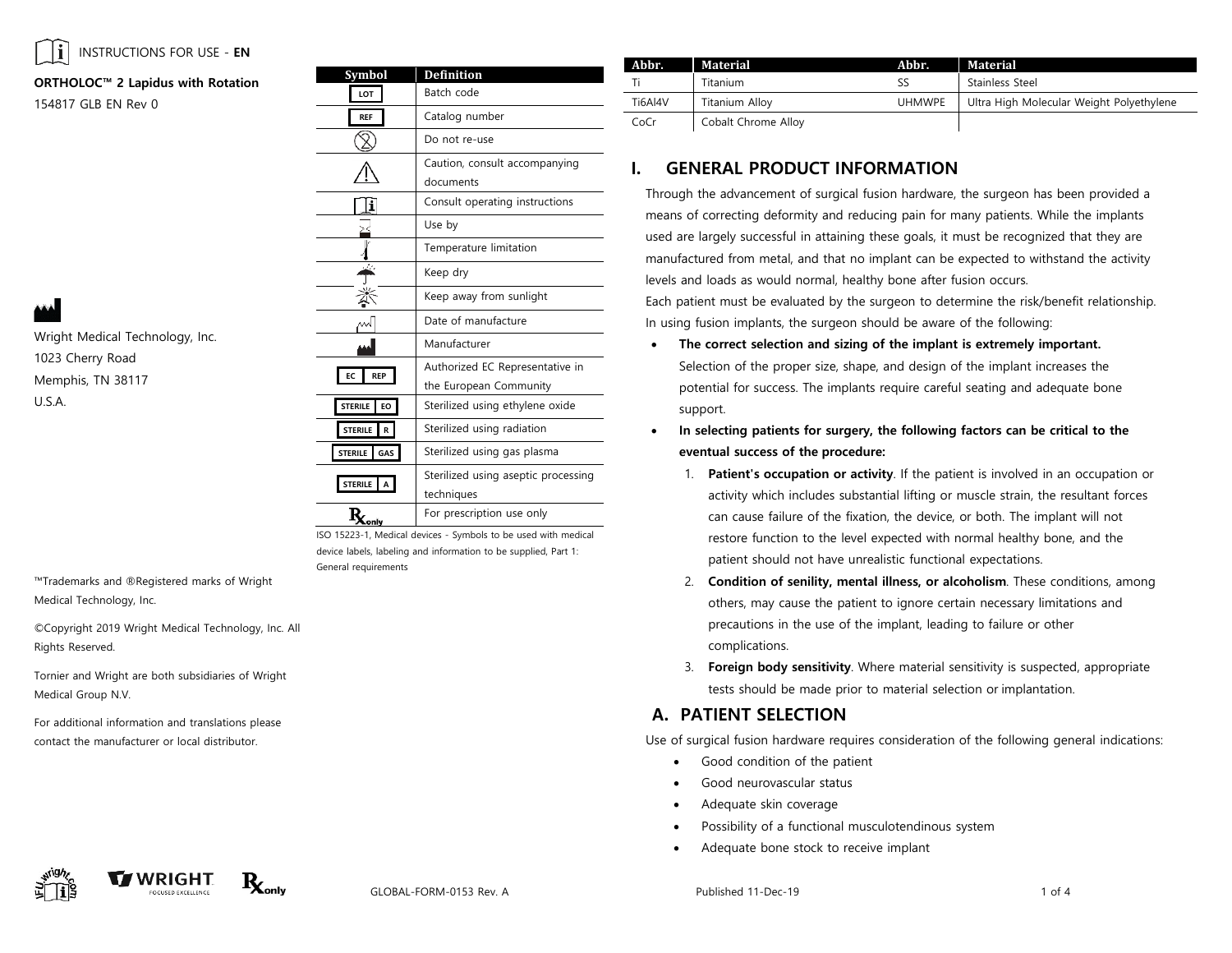- Availability of post-operative therapy
- Cooperative patient

See Section II for specific product information.

## **B. GENERAL SURGICAL CONTRAINDICATIONS**

- Infection
- Physiologically or psychologically inadequate patient
- Inadequate skin, bone, or neurovascular status
- Irreparable tendon system
- Possibility for conservative treatment
- Growing patients with open epiphyses
- Patients with high levels of activity

There are no contraindications specific to the products.

# **C. POTENTIAL COMPLICATIONS AND ADVERSE REACTIONS**

In any surgical procedure, the potential for complications exists. The risks and complications with these implants include:

- Infection or painful, swollen or inflamed implant site
- Fracture of the implant
- Loosening or dislocation of the implant requiring revision surgery
- Bone resorption or over-production
- Allergic reaction(s) to implant material(s)
- Untoward histological responses possibly involving macrophages and/or fibroblasts
- Migration of particle wear debris possibly resulting in a bodily response
- Embolism

See Section II for specific product information.

# **D. PRECAUTIONS**

Following the instructions for use provided in product literature can minimize the potential for complications or adverse reactions with any implant.

It is the responsibility of each surgeon using implants to consider the clinical and medical status of each patient and to be knowledgeable about all aspects of implant procedure and the potential complications that may occur. The benefits derived from implant surgery may not meet the patient's expectations or may deteriorate with time, necessitating revision surgery to replace the implant or to carry out alternative procedures. Revision surgeries with implants are common. The patient's mental status must also be considered. Willingness and/or ability to follow post-operative instructions may also impact the surgical outcome. Surgeons must balance many considerations to achieve the best result in individual patients. IF EXCESSIVE LOADING CANNOT BE PREVENTED, AN IMPLANT SHOULD NOT BE USED.

The main goal of surgery with this implant is to establish bony fusion. Abnormal or excessive forces could lead to delayed union, non-union, or failure of the implant. Abnormal force loading and subsequent wear may be caused by:

- Uncorrected instability
- Improperly sized implant
- Inadequate soft tissue support
- Implant malposition
- **Excessive motion**
- Uncorrected or recurrent deformity
- Patient misuse or overactivity

Proper fixation at the time of surgery is critical to the success of the procedure. Bone stock must be adequate to support the device.

Some preventative measures to consider to minimize the potential for complications:

- Follow guidelines for indications and contraindications provided above
- Identify prior pathology
- Stabilize collapsed deformities
- Bone graft pre-existing cysts
- Use a properly sized implant
- Avoid K-wires and sutures through the implant
- Avoid open wedge osteotomies of the lower tibia which could be a higher load bearing environment.

Avoid flawing implant surfaces to minimize the potential for early fatigue failure. If complications develop, possible corrective procedures include:

- Implant removal
- **Synovectomy**
- Bone grafting of cysts
- Replacement of the implant
- Removal of the implant with fusion of the joint

Clinical results depend on surgeon and technique, pre-operative and post-operative care, the implant, patient pathology and daily activity. It is important that surgeons obtain appropriate informed consent and discuss the potential for complications with each patient prior to surgery. This may include a review of alternative, non-implant procedures such as soft tissue reconstruction or arthrodesis.

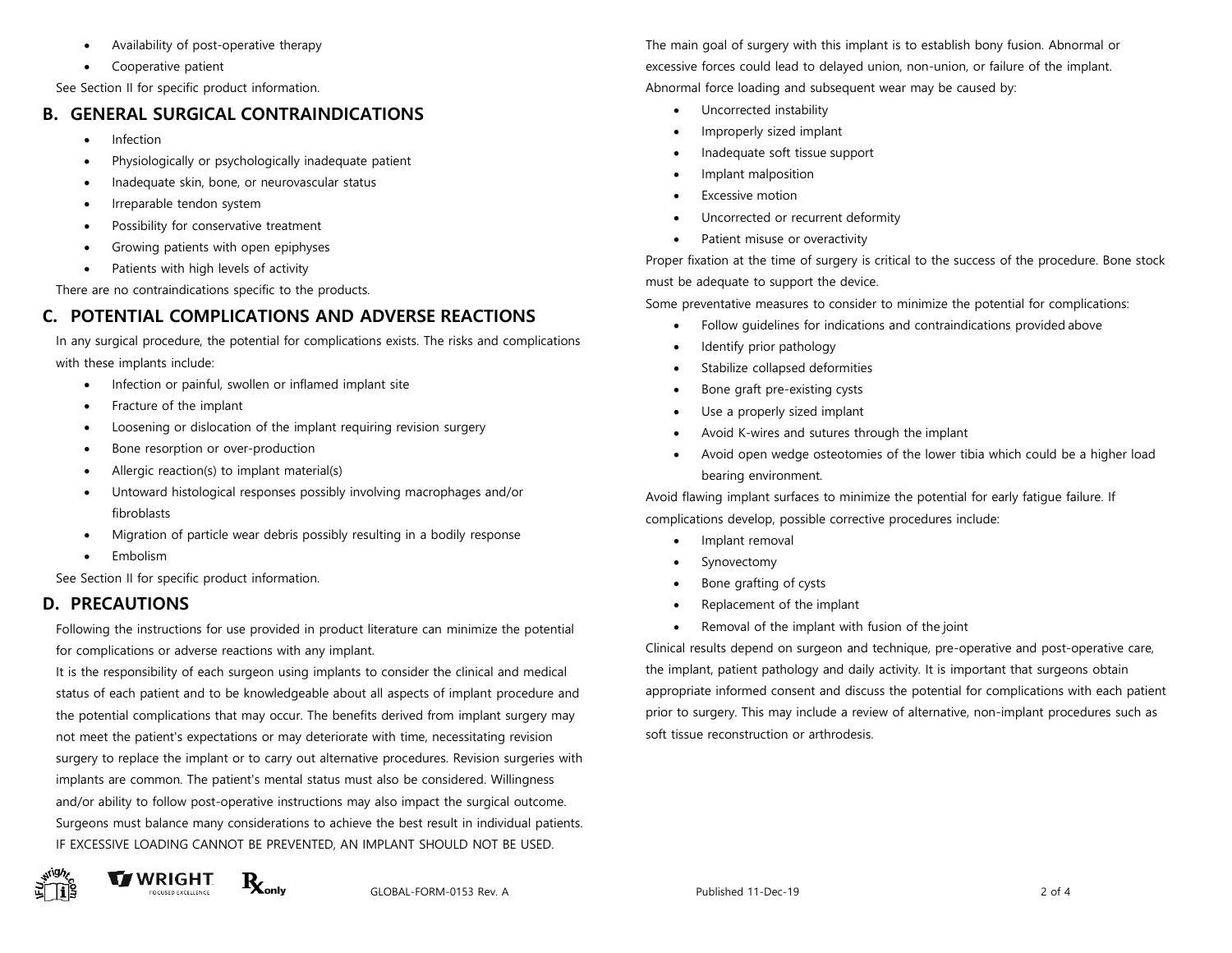#### **Recommendations Regarding Device Fragments**

- Use medical devices in accordance with their labeled indications and Wright Medical Technology's instructions for use, especially during insertion and removal.
- Inspect devices **prior to use** for damage during shipment or storage or any outof-box defects that might increase the likelihood of fragmentation during a procedure.
- Inspect devices **immediately upon removal from the patient** for any signs of breakage or fragmentation.
- If the device is damaged, retain it to assist with Wright Medical Technology's analysis of the event.
- Carefully consider and discuss with the patient (if possible) the risks and benefits of retrieving vs. leaving the fragment in the patient.
- Advise the patient of the nature and safety of unretrieved device fragments including the following information:
	- a. The material composition of the fragment (if known);
	- b. The size of the fragment (if known);
	- c. The location of the fragment;
	- d. The potential mechanisms for injury, e.g., migration, infection;
	- e. Procedures or treatments that should be avoided such as MRI exams in the case of metallic fragments. This may help to reduce the possibility of a serious injury from the fragment.

## **E. MRI SAFETY INFORMATION**

The ORTHOLOC™ 2 Lapidus with Rotation System implants have not been evaluated for safety and compatibility in the MR environment. These implants have not been tested for heating, migration, or image artifact in the MR environment. The safety of the ORTHOLOC™ 2 Lapidus with Rotation System in the MR environment is unknown. Scanning a patient who has this device may result in patient injury.

### **MRI Warnings**

There are inherent risks associated with the use of metallic implants in the MR environment: including component migration, heating, and signal interference or image distortion near the component(s). Heating of metallic implants is a risk related to component geometry and material, as well as the MR power, duration, and pulse sequence. Since MR equipment is not standardized, the severity and likelihood of occurrence of these adverse effects are unknown for these implants.

Since these devices have not been tested, Wright cannot make a recommendation for the use of MRIs with these implants, neither for safety considerations nor imaging accuracy.

These components are passive metallic devices. As with all passive devices, there is potential for interference with certain imaging modalities including image distortion for MR and X-ray scatter in CT.

## **F. HANDLING AND STERILIZATION**

### IMPLANTS

The implants in this system are either provided sterile or non-sterile; the individual product's labeling will determine whether or not it is packaged sterile. Implants that are presented in instrument trays are provided non-sterile.

Implants in sterile packaging should be inspected to ensure that the packaging has not been damaged or previously opened. The implants should be opened using aseptic OR technique; they should only be opened after the correct size has been determined. An implant should never be re-sterilized after contact with body tissues or fluids. Devices labeled for single-use only should never be reused. Reuse of these devices may potentially result in serious patient harm. Examples of hazards related to the reuse of these devices include, but are not limited to: significant degradation in device performance, crossinfection, and contamination.

Implants provided non-sterile should be processed according to the recommended parameters for instruments (below).

### INSTRUMENTS

Surgical instruments (and non-sterile implants) should be cleaned and sterilized according to the following parameters:

#### Cleaning

- 1. **Disassemble** as per manufacturer instructions (if appropriate).
- 2. **Rinse** with cold tap water to remove gross contamination.
- 3. **Bathe** in an enzymatic detergent solution prepared per manufacturer directions for 5 minutes.
- 4. **Scrub** thoroughly with a soft brush and/or pipe cleaner; repeatedly flush any very narrow lumens with enzymatic detergent solution using a syringe.
- 5. **Rinse** with cold tap water for a minimum of one minute; use a syringe to repeatedly flush any very narrow lumens.
- 6. **Bathe** in a detergent solution prepared per manufacturer directions for 5 minutes.
- 7. **Scrub** thoroughly with a soft brush and/or pipe cleaner; repeatedly flush any very narrow lumens with detergent solution using a syringe.
- 8. **Rinse** thoroughly /flush with deionized / reverse osmosis (RO/DI) water.
- 9. **Sonicate** for a minimum of 10 minutes in an enzymatic detergent solution prepared per manufacturer directions.
- 10. **Rinse** thoroughly /flush with RO/DI water.
- **Dry** with a clean, soft, absorbent, disposable cloth.





GLOBAL-FORM-0153 Rev. A 3 of 4